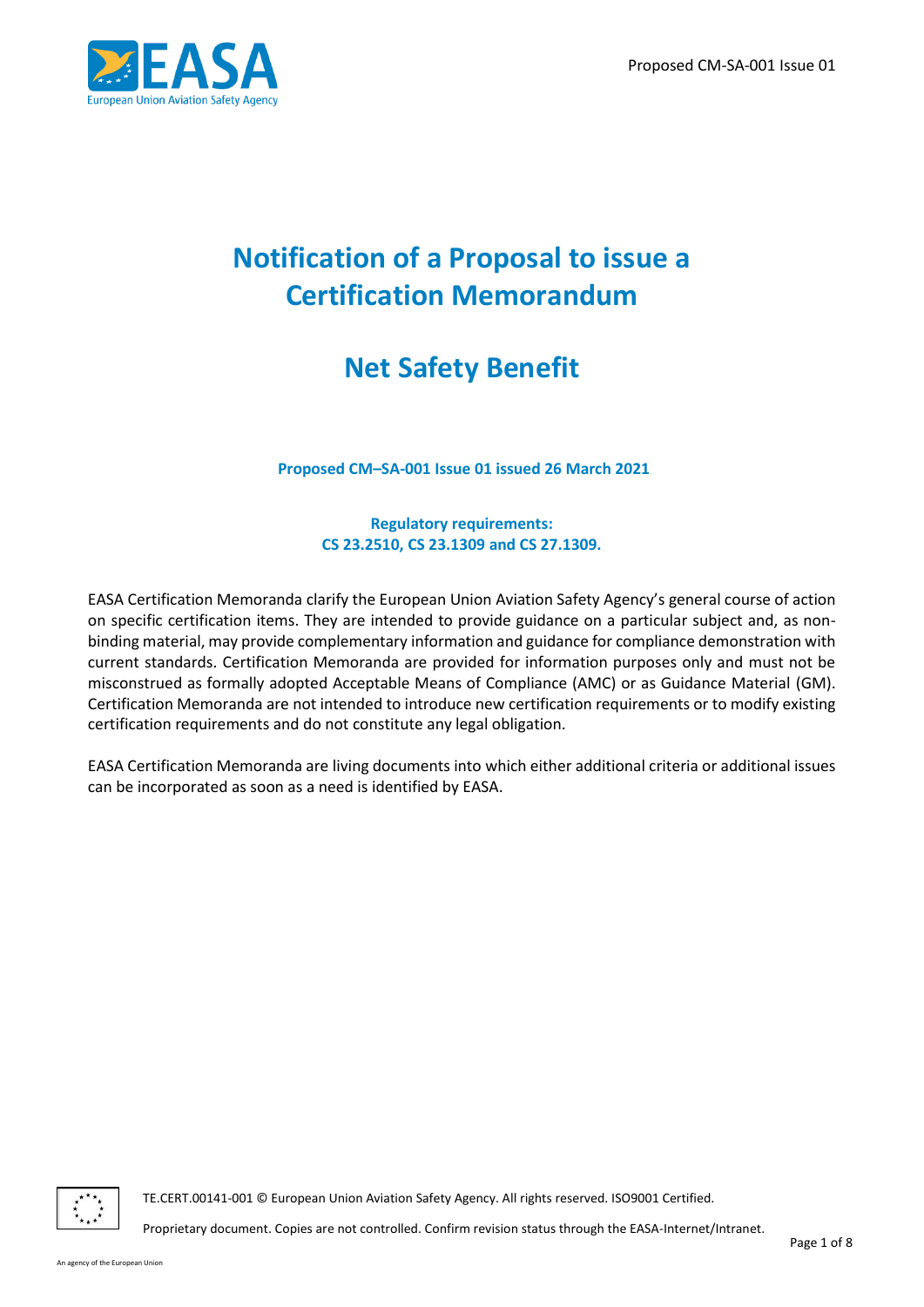

## <span id="page-1-0"></span>Log of issues

| Issue | Issue date | <b>Change description</b>           |
|-------|------------|-------------------------------------|
| 1.0   | 26/03/2021 | Proposed CM for public consultation |

# <span id="page-1-1"></span>**Table of Content**



TE.CERT.00141-001 © European Union Aviation Safety Agency. All rights reserved. ISO9001 Certified.

Proprietary document. Copies are not controlled. Confirm revision status through the EASA-Internet/Intranet.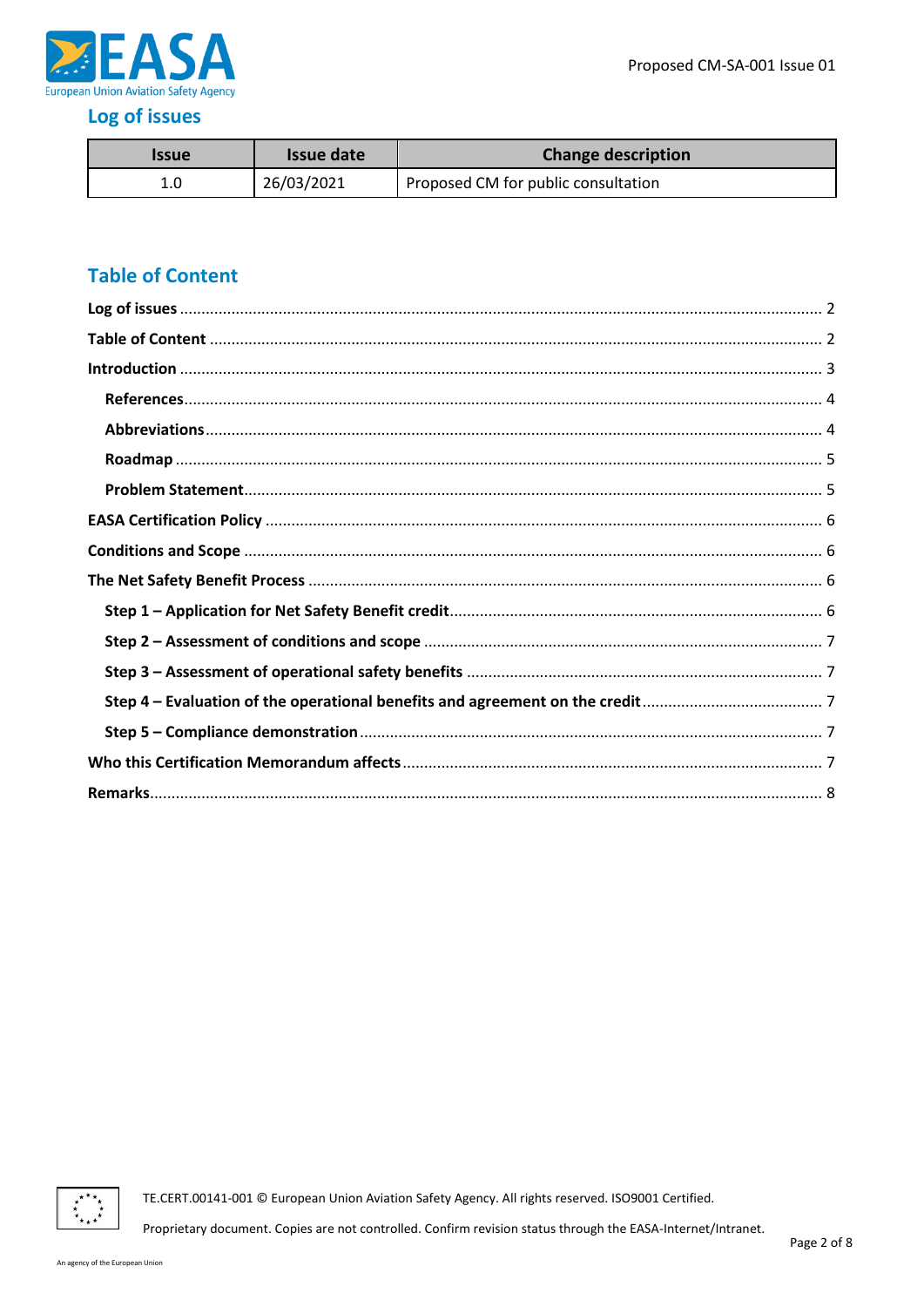

### <span id="page-2-0"></span>**Introduction**

Historically, the safety assessment of applications for airworthiness approval have focussed on risks associated with malfunctioning or failing systems and equipment installed on the aircraft. In this process, the operational use of the systems and equipment was assessed, but generally, no credit was provided for the operational safety benefits that the installation of such systems and equipment would provide.

The purpose of this Certification Memorandum (CM) is to provide an approach to the demonstration of compliance to certain CS 23 and CS 27 specifications that is in line with reference standard guidance as adapted to installation of system/ equipment that provide operational safety benefit. This is achieved by introducing credits for systems or equipment that provide operational safety benefits in the determination of the Development Assurance Level (DAL)<sup>1</sup>

The intent of the Net Safety Benefit policy is to facilitate the introduction of new, safety enhancing technologies in the current, fleets that have been shown to provide operational safety benefits so as to improve the overall safety performance of the operation.

It should be noted that whilst the FAA's NORSEE policy and EASA's Net Safety benefit policy aim to achieve a similar goal, the scope, applicability and processes of both policies are different. In part this is due to differing regulatory environments. For example; in the EASA system, the so called 'field approvals' do not exist. EASA does however accept 'standard changes' under CS-STAN. The Net Safety Benefit policy is limited to applications for airworthiness approval through a Major Change to an existing Type Certificate or a Supplemental Type Certificate. The policy does not apply to changes covered by CS-STAN or to Minor Changes.

The guidance provided in this CM is non-binding and provides complementary information and guidance with the aim to complement the current CS and associated AMC.

Note: A Rulemaking activity under the RMT.0712 is ongoing to improve the proportionality in CS 27.1309 and associated AMC. One of the objectives of this activity is to define subclasses of small rotorcraft and to allocate more proportionate safety objectives. This CM is designed to complement the current CS and associated AMC and the Agency will assess the impact of any future changes of the CS27.1309 and AMC on this CM and decide on the extension of the applicability.

 $1$  The wording DAL is used for consistency with the current ACs and AMCs. It refers to IDAL and FDAL.



TE.CERT.00141-001 © European Union Aviation Safety Agency. All rights reserved. ISO9001 Certified.

Proprietary document. Copies are not controlled. Confirm revision status through the EASA-Internet/Intranet.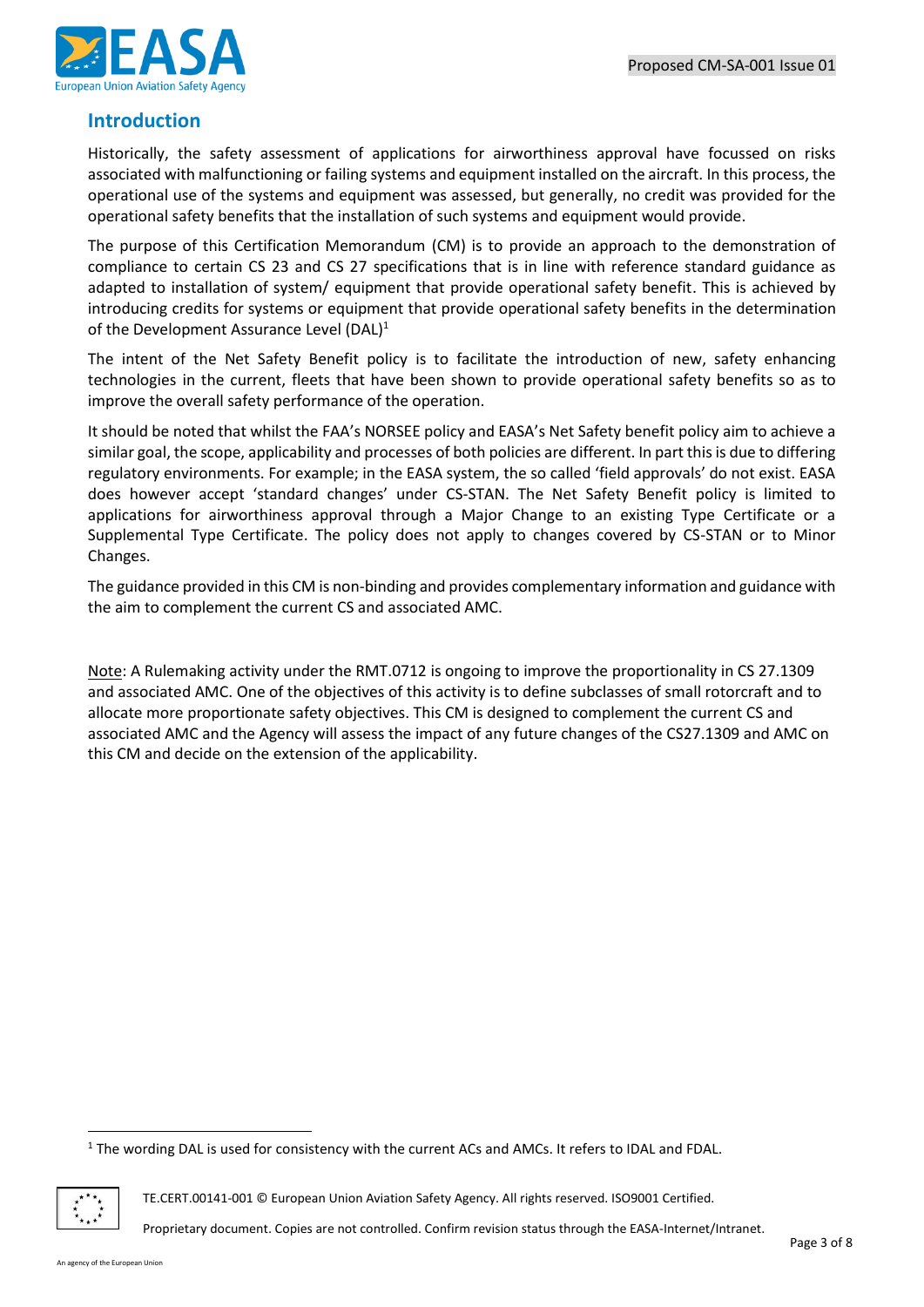Proposed CM-SA-001 Issue 01



## <span id="page-3-0"></span>**References**

It is intended that the following reference materials be used in conjunction with this CM:

| Reference         | <b>Title</b>                                                                                             | <b>Issue</b> | Date                |
|-------------------|----------------------------------------------------------------------------------------------------------|--------------|---------------------|
| AC 23.1309-<br>1E | System Safety<br>Analysis and Assessment for<br>Part 23 Airplanes                                        |              | 17 November<br>2011 |
| AC 27-1B          | Advisory Circular, AC 27-1B, Certification of<br>Normal Category Rotorcraft                              | Change 7     | Jan 2014            |
| ASTM              | F3061/F3061M-17 Standard Specification<br>for Systems and Equipment in Small<br>Aircraft                 |              |                     |
| ASTM              | F3230-17 Standard Practice for Safety<br>Assessment of Systems and Equipment in<br><b>Small Aircraft</b> |              |                     |

### <span id="page-3-1"></span>**Abbreviations**

| AC          | <b>Advisory Circular</b>            |
|-------------|-------------------------------------|
| <b>AEH</b>  | Airborne Electronic Hardware        |
| <b>AMC</b>  | Acceptable Means of Compliance      |
| <b>ASR</b>  | Annual Safety Review                |
| <b>CM</b>   | <b>Certification Memorandum</b>     |
| <b>CRI</b>  | <b>Certification Review Item</b>    |
| <b>CS</b>   | <b>Certification Specification</b>  |
| DAL         | Development Assurance Level         |
| <b>EPAS</b> | European Plan for Aviation Safety   |
| <b>FHA</b>  | <b>Functional Hazard Assessment</b> |
| <b>HIRF</b> | High Intensity Radiated Fields      |
| MoC         | <b>Means of Compliance</b>          |
| S/W         | Software                            |

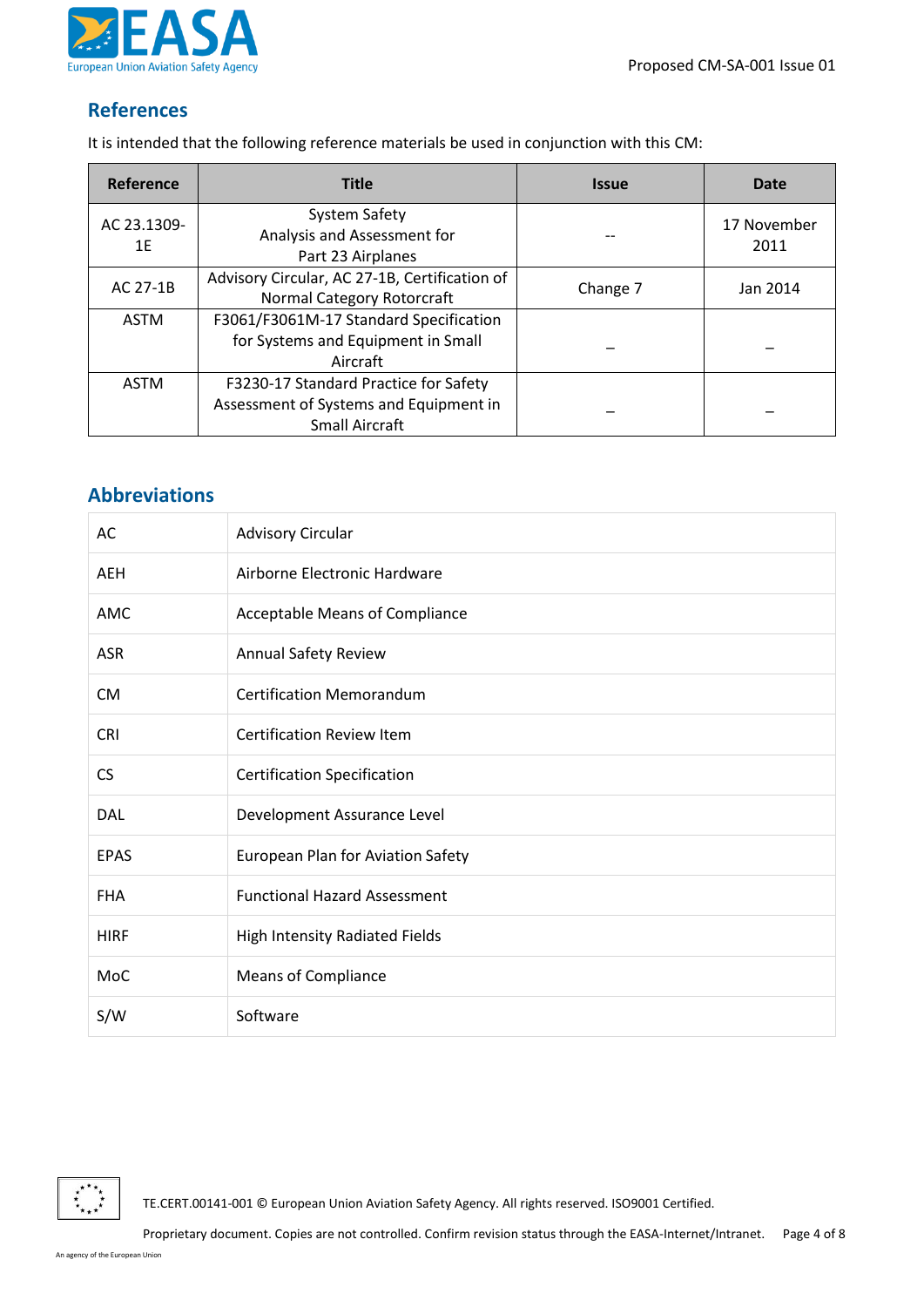

#### <span id="page-4-0"></span>**Roadmap**

In recent years, EASA has developed the General Aviation Roadmap ('GA Roadmap') and the Rotorcraft Safety Roadmap. Both roadmaps have been established with the aim of improving the overall safety of the operation.

A review of the rotorcraft accidents in Europe over the last 10 years shows that most accidents occur with small rotorcraft. For these accidents, an increased situational awareness of the pilot or a reduction in the pilots' workload through the provision of automatic stabilisation in flight would have had a positive contribution to safety.

Similar factors have been found to be a major contributor to accidents in General Aviation. This has resulted in the identification of focus areas for safety in the Annual Safety Review (ASR) or the European Plan for Aviation Safety (EPAS). The Net Safety benefit policy is aimed at addressing safety concerns as identified in these documents.

Technologies are now available that could provide significant benefits for General Aviation aeroplanes and rotorcraft overall safety, but these are often considered to be prohibitively costly due to the associated cost of compliance demonstration to some airworthiness requirements. In the case of a small rotorcraft, the lack of sufficient proportionality in the guidance to the specifications addsto the problem. The Agency has already initiated several actions in various domains to introduce proportionality. The intent of this Certification Memorandum (CM) is to facilitate in parallel the introduction of technologies that provide operational safety benefits in the current fleet of general aviation aeroplanes and small rotorcraft in Europe.

#### <span id="page-4-1"></span>**Problem Statement**

The focus in airworthiness certification has historically been the risks associated with malfunctioning or failing of systems and equipment installed on the aircraft. This is particularly true for compliance demonstration with CS 23.1309, CS 23.2510 and CS 27.1309. Although the '2510/1309' specifications are coded as a qualitative requirement, the guidance to compliance demonstration has evolved over time to require the applicant to implement assurance techniques, along with structured analyses and assessment techniques, that include both qualitative and quantitative elements. These technics have resulted in the development of systems and equipment that reach unprecedented levels of fault-free operation and integrity of the information that is being provided to the pilot or flight crew. It is recognised however, that safety enhancing equipment is jeopardised by the, often high, cost of compliance demonstration to some industry standards. This is hampering the installation of such equipment in the aircraft within the scope of this CM.

In the current demonstration of compliance to CS 23.1309, CS 25.2510 and CS 27.1309, the operational use of the system is considered when assessing consequences of failures and possible mitigations for the establishment of the classification of the severity of failure conditions. The specific operational benefits that the installation of the system or equipment brings however, are not considered in the Functional Hazard Assessment. The Net Safety Benefit policy aims to introduce the assessment of the operational benefits for specific applications, namely those that contribute to the reduction of accidents in the areas identified in the ASR or EPAS and highlighted above. Thus, the operational benefit is intended to be credited in the certification process.

It does not change the classification of the Failure Condition, nor the occurrence probabilities, but may result in the reduction of the Development Assurance Level (DAL) and thus results in lower development and certification costs, which should ultimately result in lower costs to install safety enhancing equipment on the aircraft.

It is the Agency's intent to extend the Net Safety Benefit policy to offer credit for systems or equipment that provide operational safety benefits to compliance demonstration with CS 23.1306 and CS 27.1316, 'Electrical

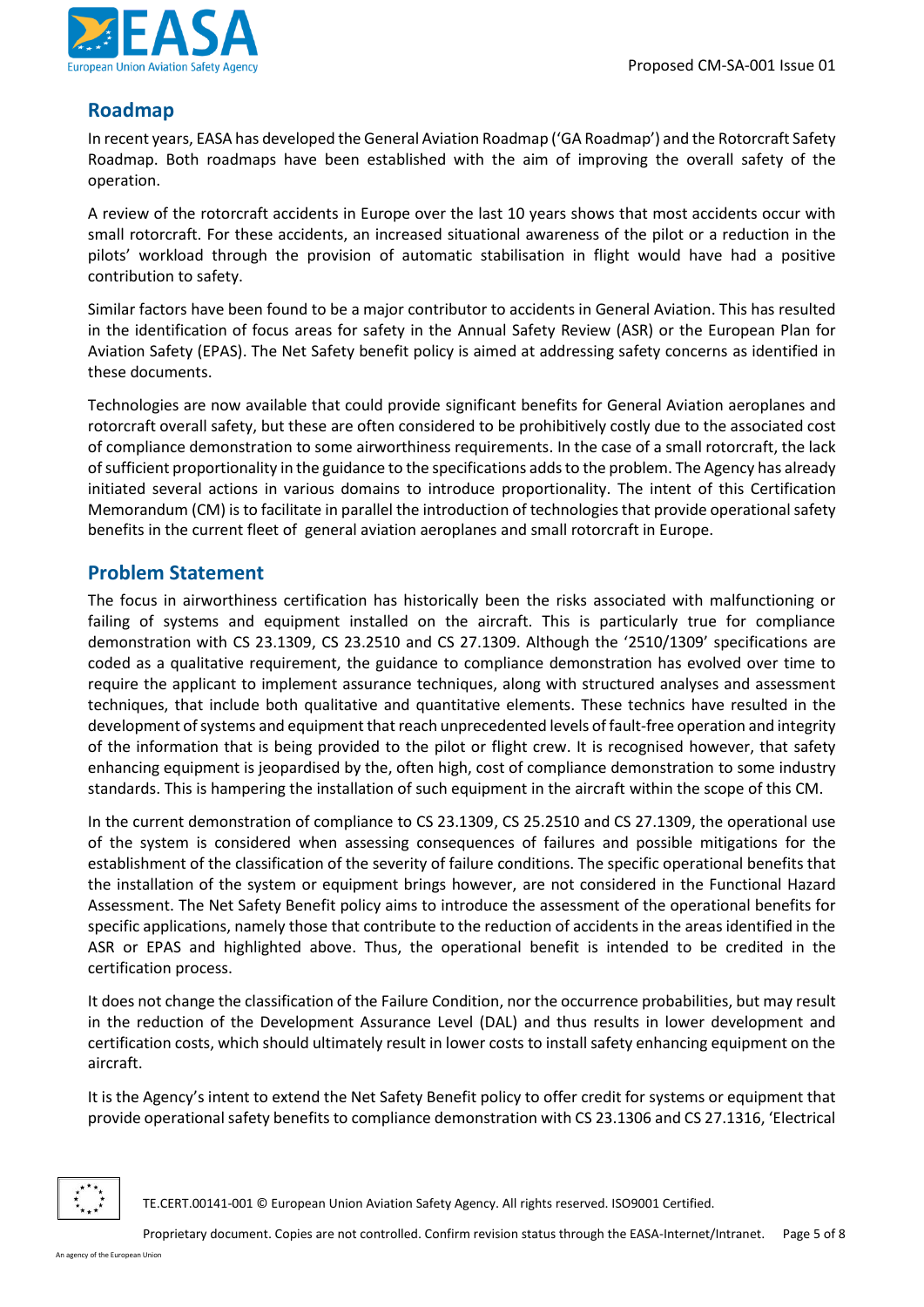

and electronic system lightning protection' and CS 23.1308 and CS 27.1317, 'High-Intensity Radiated Fields (HIRF) protection'. At the time of publication of the first issue of this CM, this policy is still under development.

# <span id="page-5-0"></span>**EASA Certification Policy**

For the certification and installation of safety enhancing systems and equipment that offer operationalsafety benefits, the Agency will consider granting credit to the compliance demonstration for development assurance activities which consist **of the reduction of the level of DAL by one level** (for example from DAL B to DAL C). For this credit to be granted, the process described below should be followed. Requests will be considered on a case by case decision.

## <span id="page-5-1"></span>**Conditions and Scope**

To be eligible for credit under the Net Safety benefit policy, the following conditions must be met:

- The proposed change is installed on single engine aeroplanes or a small rotorcraft that have the following Certification Basis:
	- o CS-23 (prior to Amdt. 5), JAR-23, PART 23 (prior to Amdt. 64), Class I and II, or
	- o CS-23 Amdt. 5, Certification Level 1 and 2, or
	- $\circ$  CS-27, JAR-27, PART-27, except small rotorcraft type certificated as Category A, and
- The proposed change addresses one of the safety concerns identified in the Annual Safety Review (ASR) or the European Plan for Aviation Safety (EPAS), and
- The proposed change does not change the operational capability of the aircraft, e.g. a change from VFR to IFR.

### <span id="page-5-2"></span>**The Net Safety Benefit Process**

may discuss with the applicant.

The Net Safety Benefit process follows the standard process, but adds a few steps for the assessment of the operational benefit and the credit that is awarded in the certification process. Since these assessments have been proven to be qualitative and hence somewhat subjective in nature, the assessment will be performed by a board that is established in the Certification Directorate of the Agency for the purpose of conducting the assessment.

# <span id="page-5-3"></span>**Step 1 – Application for Net Safety Benefit credit**

An applicant seeking credit for Net Safety Benefit for the proposed change should supply a clear identification of the information listed below:

- − A comprehensive description of the change and the aircraft type(s) to which the change is applicable and an indication of the size of the fleet,
- − A substantiated justification for the operational safety benefit that the proposed change would offer,
- − The Functional Hazard Assessment for the proposed change, Note: As part of the submittal of the application, the applicant provides the Agency with a Functional Hazard Assessment ('traditional 1309'). Guidance on how to perform an FHA is provided in EUROCAE ED-135/SAE ARP4761. In this FHA, the identification of the potential failure conditions and relevant severity allocation **remains unchanged**. This standard process should be followed until the allocation of the DAL. The Agency will assess the FHA to identify the potential failure conditions which the change may introduce and to assess how these may be mitigated. Special focus should be given to failure conditions involved in the operational safety benefit (e.g. warning to pilots) and to failure conditions associated with the new functions introduced by the change. The Agency will review the relevant failure scenarios and
- The credit for airworthiness certification that the applicant would like to take, including justification.

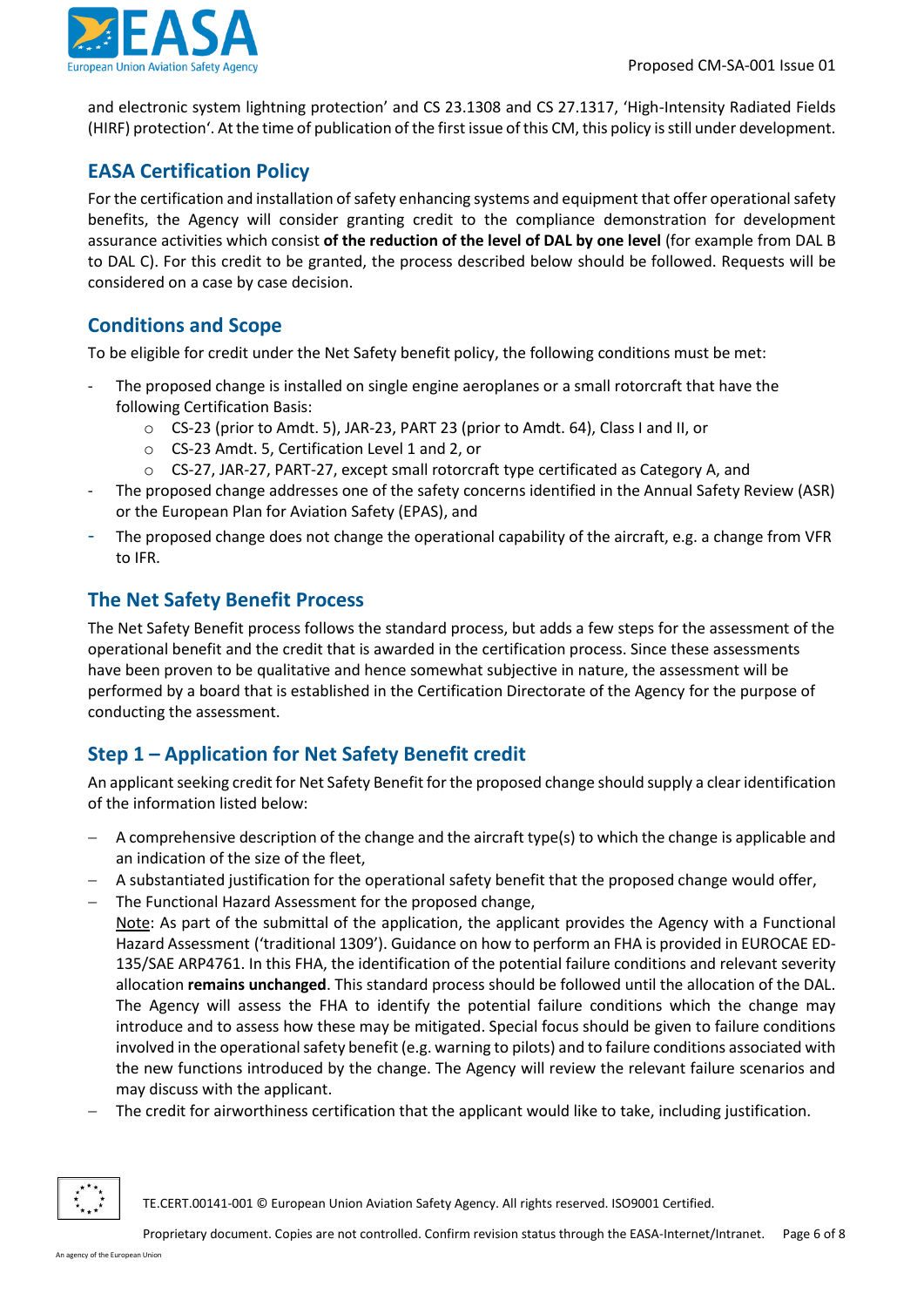

## <span id="page-6-0"></span>**Step 2 – Assessment of conditions and scope**

The Agency performs an assessment to determine whether the application meets the conditions for eligibility for Net Safety Benefit, including an assessment of the certification basis of the aircraft type(s) on which the proposed change is intended to be installed.

### <span id="page-6-1"></span>**Step 3 – Assessment of operational safety benefits**

The Agency performs a qualitative assessment of the impact of the proposed change on the operation with emphasis on potential safety benefits.

#### <span id="page-6-2"></span>**Step 4 – Evaluation of the operational benefits and agreement on the credit**

The Agency assesses the operational safety benefits against the risks. A review of the FHA is part of this assessment.

If the Agency determines that the proposed change offers an evident operational safety benefit, it will determine the credit that will be offered to the applicant. Based on the outcome of these evaluations, the Agency will decide the application of credit to the DAL, and any specific conditions that may apply. The Agency will decide on a case by case basis and reserves the right to refuse granting any credit based upon the assessment of the operational safety benefits and/or of the net safety benefit.

The decision of the board, the justification for the decision and any applicable specific conditions are documented in a Certification Review Item (CRI) which is shared with the applicant and the Agency's team of Experts involved in the project. It is reminded that the Agency will not accept DAL D for catastrophic failure conditions. When DAL D is expected to mitigate hazardous failure conditions, additional conditions and limitations might be needed.

#### <span id="page-6-3"></span>**Step 5 – Compliance demonstration**

This CM does not introduce change in the compliance demonstrations activities. The activities associated to DAL agreed with the Agency continue to be performed in accordance with to the applicable standards for System, Software and Airborne Electronic Hardware compliance demonstration.

Note: Various activities are on-going in relation to the demonstration of compliance for Software (S/W) and Airborne Electronic Hardware (AEH) with CS 23.1309, CS 23.2510 and CS 27.1309. The application of the Net Safety Benefit policy in conjunction with new criteria for demonstration of compliance for S/W and AEH may introduce the risk of *double counting* the credit offered to the applicant. For example: The application of the Net Safety benefit policy results in a reduction of the DAL from C to D. This may allow 'System Verification' to be applied as Means of Compliance (MoC). This may be inappropriate for particular changes. The decision on appropriateness of the MoC remains with the Agency.

# <span id="page-6-4"></span>**Who this Certification Memorandum affects**

TC/STC holders, DOA holders and APDOA organisations as well as equipment manufacturers seeking EASA approval for the installation of new systems and equipment.